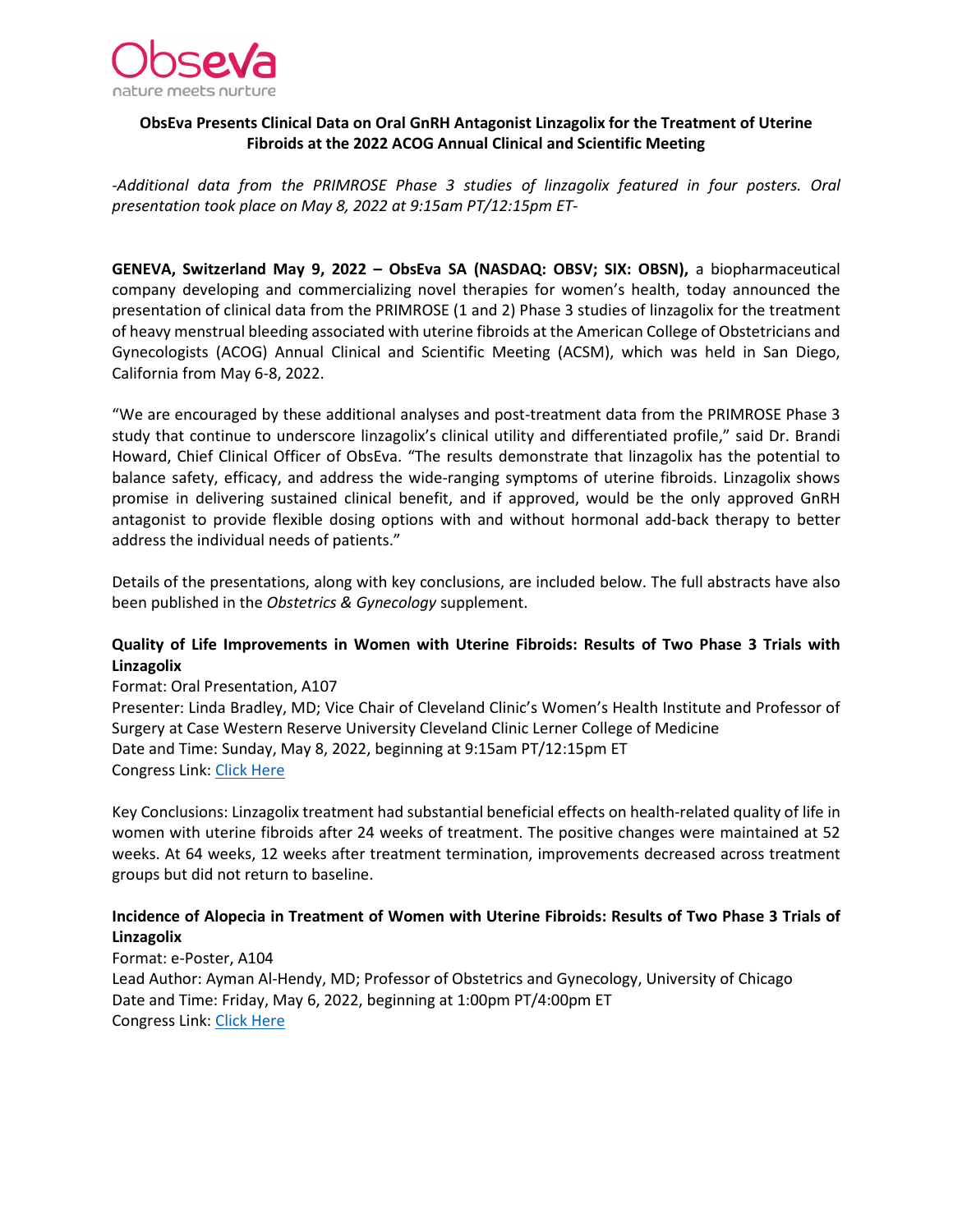

Key Conclusions: While alopecia was previously reported with other GnRH antagonists, it was rarely observed in the PRIMROSE trials of linzagolix for the treatment of uterine fibroids. Further, no subjects reported alopecia during the post-treatment follow-up period.

## Title: **Effects of the Oral GnRH Antagonist Linzagolix on Uterine Fibroid-Related Severe Anemia**  Format: e-Poster, A105 Lead Author: Elizabeth Stewart, MD; Professor of Obstetrics and Gynecology, Mayo Clinic Date and Time: Friday, May 6, 2022, beginning at 1:00pm PT/4:00pm ET Congress Link: [Click Here](https://annualmeetingacog.us2.pathable.com/meetings/6bpxv9TRuoh68SeWw)

Key Conclusions: Iron-deficiency anemia is common in women with uterine fibroid-related heavy menstrual bleeding. High and low doses of linzagolix-with and without hormonal add-back therapy (ABT), improved hemoglobin levels in patients with uterine fibroids suffering from severe anemia.

# **Incidence of Depression and Other Mood Disorders in Women with Uterine Fibroids Treated with Linzagolix: 52 Week Results from Two Phase 3 Trials**

Format: e-Poster, A106 Lead Author: Erica Marsh, MD, MSCI, FACOG; Professor of Obstetrics and Gynecology, University of Michigan Date and Time: Friday, May 6, 2022, beginning at 1:00pm PT/4:00pm ET Congress Link: [Click Here](https://annualmeetingacog.us2.pathable.com/meetings/9fehpJEuadDRw557f) 

Key Conclusions: There was a low incidence of depression and other mood disorder treatment emergent adverse events (TEAEs) in the 24-52 week treatment period with linzagolix.

## **Post-Treatment Efficacy and Safety Follow-Up in Women with Uterine Fibroids Treated for 52 Weeks with Linzagolix**

Format: e-Poster, A108 Lead Author: Hugh Taylor, MD; Professor, Department of Obstetrics, Gynecology and Reproductive Sciences, Yale School of Medicine Date and Time: Friday, May 6, 2022, beginning at 1:00pm PT/4:00pm ET Congress Link: [Click Here](https://annualmeetingacog.us2.pathable.com/meetings/kB9jTF83k4CA8m7kL) 

Key Conclusions: Linzagolix effects persisted following the 52-week treatment period, although there was partial return to baseline for all measured efficacy endpoints. At 64 weeks, improvements in pain, hemoglobin, health-related quality of life, as well as uterine and fibroid volumes were diminished, but a beneficial difference from baseline was maintained. The return to menstruation was rapid, and at 76 weeks, study participants had full or partial recovery of lumbar spine bone mineral density across doses.

## **About the Phase 3 PRIMROSE Program in Uterine Fibroids**

PRIMROSE 1 & 2 were prospective, randomized, parallel group, double-blind, placebo-controlled Phase 3 studies that investigated the efficacy and safety of two dosing regimens of linzagolix, 100 mg and 200 mg once daily, alone and in combination with hormonal ABT (1 mg estradiol and 0.5 mg norethindrone acetate) for the treatment of heavy menstrual bleeding associated with uterine fibroids. PRIMROSE 1 was conducted in the United States and enrolled 574 women. PRIMROSE 2 was conducted in Europe and in the United States and enrolled 535 women. Both trials comprised a 52-week treatment period followed by a 6-month post treatment follow-up period. Additional information can be found [here.](https://www.obseva.com/linzagolix-uf/)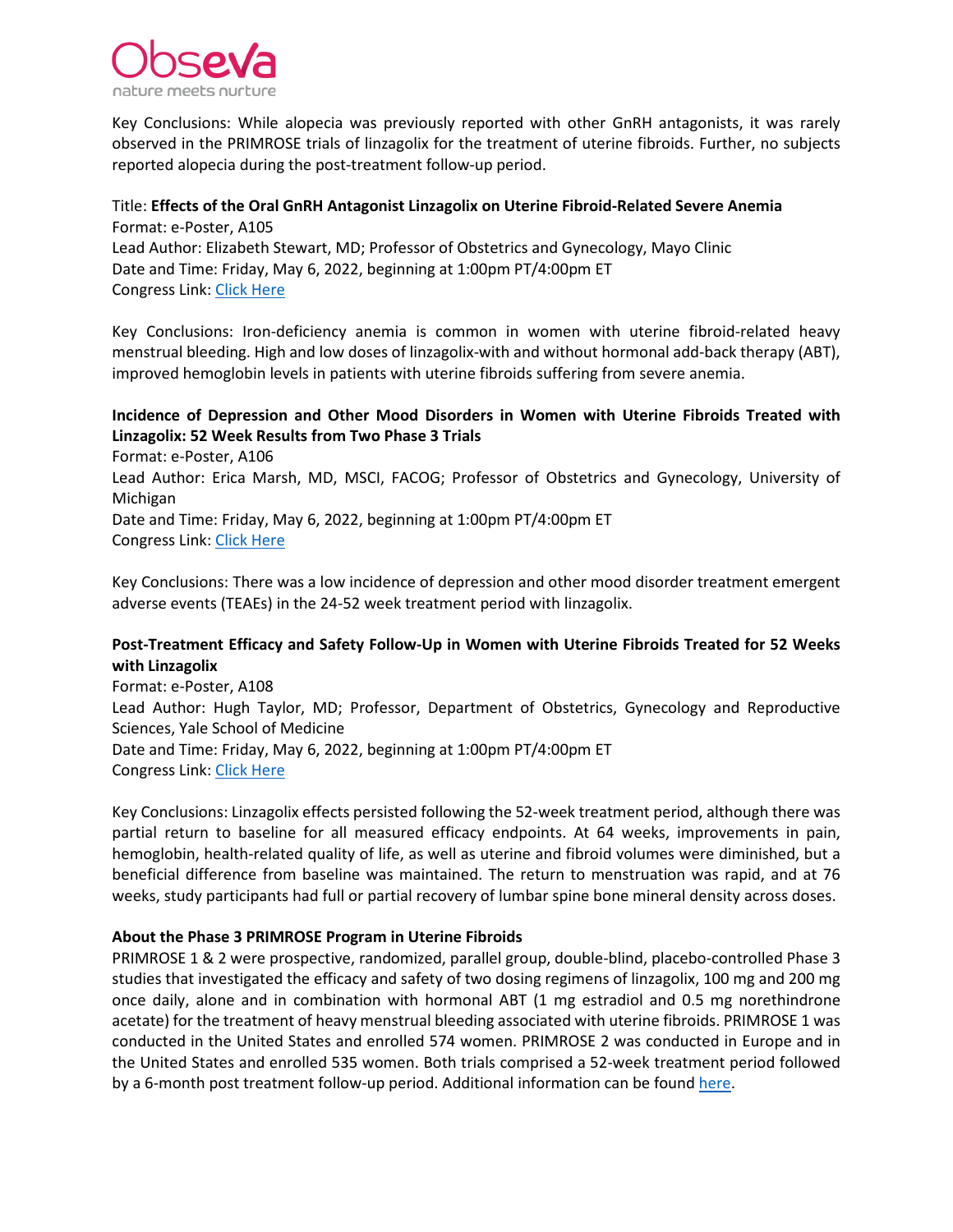

### **About Linzagolix**

Linzagolix is a novel, once daily, oral GnRH receptor antagonist with a potentially best-in-class profile.<sup>1,2,3</sup> Linzagolix was developed to offer flexibility and choice to women suffering from uterine fibroids, with proposed dosing regimens alone and in combination with hormonal add-back therapy. For women with uterine fibroids for whom hormonal add-back therapy is appropriate, linzagolix has the potential to offer a best-in-class efficacy rate and tolerability profile. For women with uterine fibroids who cannot or do not want to take hormones, linzagolix has the potential to be the first and only approved oral GnRH antagonist with a non-hormonal dosing option. Linzagolix has completed clinical trial development for the treatment of uterine fibroids and is currently in late-stage clinical development for the treatment of pain associated with endometriosis. ObsEva licensed linzagolix from Kissei in late 2015 and retains worldwide commercial rights, excluding Asia, for the product. Linzagolix is not currently approved anywhere in the world.

### **About ObsEva**

ObsEva is a biopharmaceutical company developing and commercializing novel therapies to improve women's health. Through strategic in-licensing and disciplined drug development, ObsEva has established a late-stage clinical pipeline with development programs focused on new therapies for the treatment of uterine fibroids, endometriosis, and preterm labor. ObsEva is listed on the Nasdaq Global Select Market and is traded under the ticker symbol "OBSV" and on the SIX Swiss Exchange where it is traded under the ticker symbol "OBSN". For more information, please visit [www.ObsEva.com.](http://www.obseva.com/)

### **About Kissei Pharmaceutical Co., Ltd.**

Linzagolix has been discovered by Central Research Laboratories of Kissei Pharmaceutical Co., Ltd. Kissei is a Japanese pharmaceutical company based on the management philosophy "contributing to society through high-quality, innovative pharmaceutical products" and "serving society through our employees." As a strong R&D-oriented corporation, it concentrates on providing innovative pharmaceuticals to patients worldwide in the focus fields of urology, nephrology/dialysis, gynecology and rare/intractable diseases.

### **Cautionary Note Regarding Forward-Looking Statements**

Any statements contained in this press release that do not describe historical facts may constitute forward-looking statements as that term is defined in the Private Securities Litigation Reform Act of 1995. These statements may be identified by words such as "anticipate", "believe", "continue", "could", "estimate", "expect", "intend", "may", "might", "ongoing", "objective", "plan", "potential", "predict", "should", "will", "would", or the negative of these and similar expressions, and are based on ObsEva's current beliefs and expectations. These forward-looking statements include expectations regarding the potential approval of linzagolix by regulatory authorities, including the European Commission and the U.S. Food and Drug Administration (FDA), and the timing of such approval and subsequent transition of ObsEva to a commercial-stage company, the timing or results of interactions with regulatory authorities, clinical development of ObsEva's product candidates, including the timing, advancement of, and potential therapeutic benefits of such product candidates, including linzagolix, the potential for linzagolix and other product candidates to be commercially competitive, the success of the Company's partnerships with third parties, expectations regarding regulatory and development milestones and ObsEva's ability to obtain and maintain regulatory approvals for its product candidates. These statements involve risks and uncertainties that could cause actual results to differ materially from those reflected in such statements. Risks and uncertainties that may cause actual results to differ materially include uncertainties inherent in the conduct of clinical trials and clinical development, including the risk that the results of earlier clinical trials may not be predictive of the results of later stage clinical trials, related interactions with regulators, including interactions with the European Medicines Agency during the marketing authorization